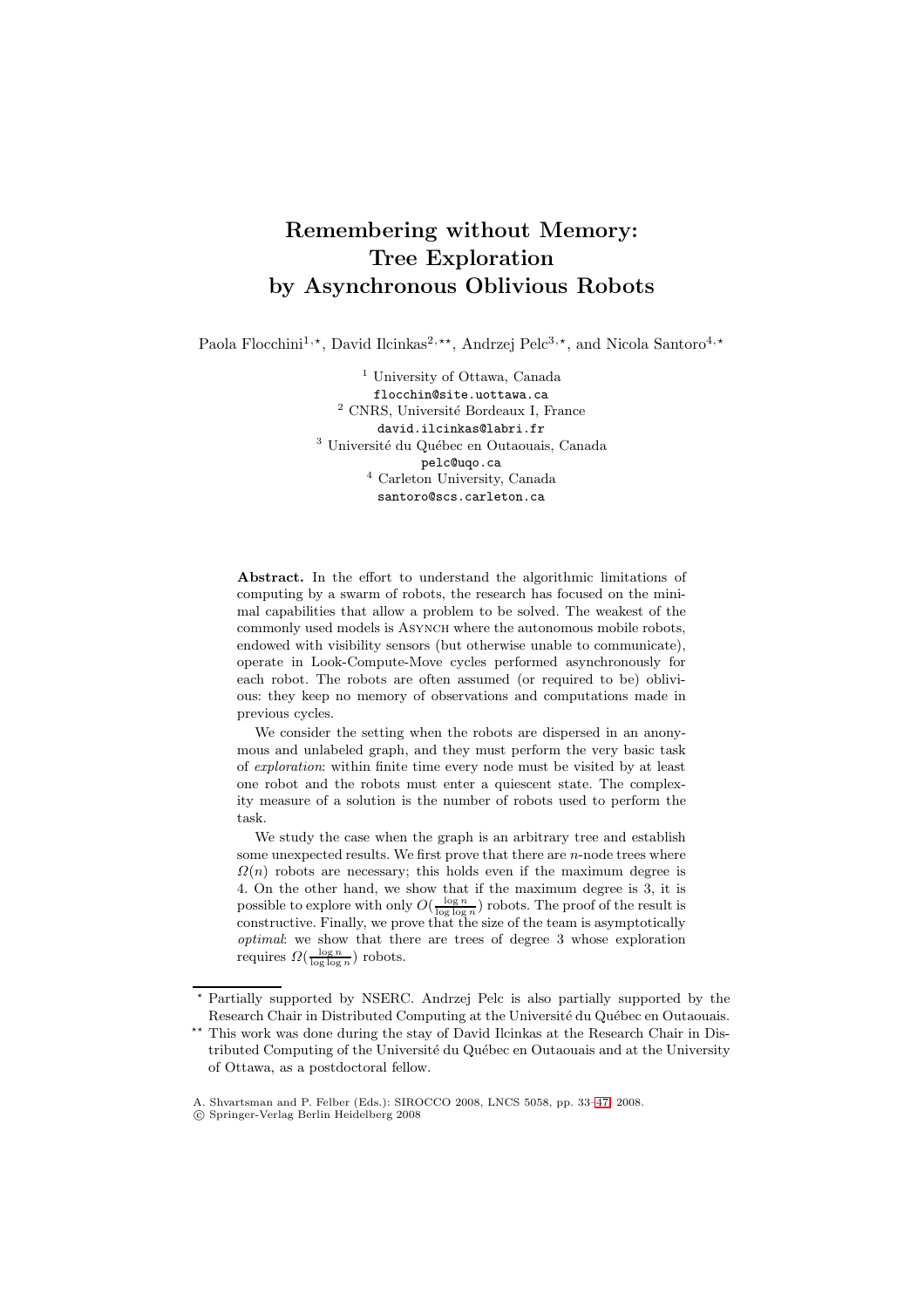# **1 Introduction**

An important goal of theoretical research on computing by autonomous mobile robots has been to understand the algorithmic limitations of computing in such settings. The research has thus focused on the minimal capabilities that allow a problem to be solved by a swarm of robots. In the investigations, three models are commonly used: SYNCH, SSYNCH, and ASYNCH; the fully synchronous model Synch being the strongest, the asynchronous model ASynch being the weakest, the semi-synchronous model SSYNCH lying in between (see, e.g., [\[2](#page-14-1)[,3,](#page-14-2)[4](#page-14-3)[,5](#page-14-4)[,9](#page-14-5)[,13,](#page-14-6)[14,](#page-14-7)[15](#page-14-8)[,16\]](#page-14-9)).

In ASynch the autonomous mobile robots are endowed with visibility sensors (but otherwise unable to communicate), are anonymous, are oblivious, and operate in asynchronous Look-Compute-Move cycles. In one cycle, a robot uses its sensors to obtain a snapshot of the current configuration (Look); then, based on the perceived configuration, it computes a destination (Compute), and moves there (Move); if the destination is the current position, the robot is said to perform a null move. Cycles are performed asynchronously for each robot; this means that, even if the operations are instantaneous, the time between Look, Compute, and Move operations is finite but unbounded, and is decided by the adversary for each action of each robot. The robots are oblivious: they keep no memory of observations and computations made in previous cycles. All robots are identical and execute the same algorithm. It is usually assumed that robots are capable of multiplicity detection: during a Look operation, a robot can determine if at some location there are no robots, there is one robot, or there are more than one robots; however, in the latter case, the robot might not be capable of determining the exact number of robots.

The asynchrony implies that a robot  $\mathcal R$  may observe the position of the robots at some time t; based on that observation, it may compute the destination at some time  $t' > t$ , and Move to its destination at an even later time  $t'' > t'$ ; thus it might be possible that at time  $t''$  some robots are in different positions from those previously perceived by  $R$  at time t, because in the meantime they performed their Move operations (possibly several times). Since robots are oblivious, i.e., they do not have any memory of past observations, the destination is decided by a robot during a Compute operation solely on the basis of the location of other robots perceived in the previous Look operation.

In the literature, the ASYNCH model is used by researchers in the study of the coordination and control of autonomous mobile robots in the two-dimensional plane, which we shall term the continuous scenario. The computational capabilities of these robots when the spacial universe is a network or a graph, a scenario that we shall term discrete, has been recently investigated in [\[8,](#page-14-10)[11\]](#page-14-11), where the graph is a ring. In the discrete scenario, the computed destination in each cycle is either the node where the robot is currently situated or a node adjacent to it.

An important feature of the discrete scenario is the fact that the graph is totally anonymous: not only nodes but also edges are unlabeled, and there are no port numbers at nodes. This gives additional power to the adversary at the time when a robot must move. Indeed, it may happen that two or more edges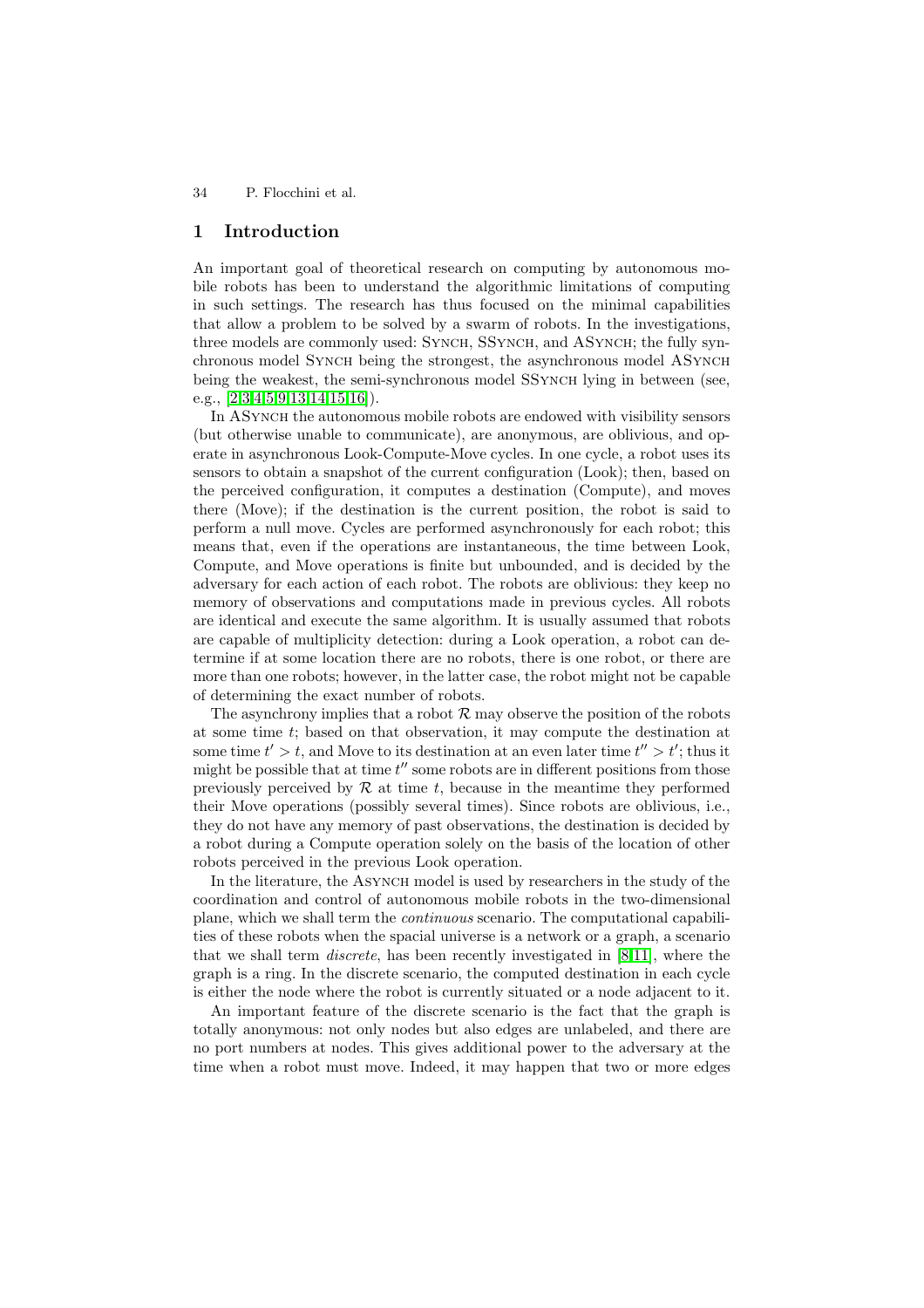incident to a node v currently occupied by the deciding robot look identical in the snapshot obtained during the last Look action , i.e., there is an automorphism of the tree which fixes  $v$ , carries empty nodes to empty nodes, occupied nodes to occupied nodes, and multiplicities to multiplicities, and carries one edge to the other. In this case, if the robot decides to take one of the ports corresponding to these edges, it may take any of the identically looking ports. We assume the worst-case decision in such cases, i.e., that the actual port among the identically looking ones is chosen by an adversary. This is a natural worst-case assumption and our algorithm is also resistant to such adversarial decisions.

We continue the study of computational capabilities of robots under the discrete scenario by considering the very basic task of exploration: within finite time every node must be visited by at least one robot and the robots must enter a quiescent state. The complexity measure of a solution is the number of robots used to perform the task. The problem of exploring a graph has been extensively studied in the literature under a variety of assumptions (e.g. see [\[1,](#page-14-12)[6](#page-14-13)[,7,](#page-14-14)[10](#page-14-15)[,12\]](#page-14-16)) but not in the setting considered here. The only exception is [\[8\]](#page-14-10) where we proved that the minimum number  $\rho(n)$  of robots that can explore a ring of size n is  $O(\log n)$  and that  $\rho(n) = \Omega(\log n)$  for arbitrarily large n.

In this paper we consider the case when the graph is an arbitrary tree and establish some unexpected results. We first prove that, in general, exploration cannot be done efficiently. More precisely we prove that there are  $n$ -node trees where  $\Omega(n)$  robots are necessary; this holds even if the maximum degree is 4. We then prove the existence of a *complexity gap*. We show that if the maximum degree of the tree is 3 then it is possible to explore it with only  $O(\frac{\log n}{\log \log n})$  robots. The proof of the result is constructive. Finally, we show that the size of the team used in our solution is asymptotically *optimal*: there are trees of degree 3, whose exploration requires  $\Omega(\frac{\log n}{\log \log n})$  robots.

Due to space limitations, the proofs are omitted.

# **2 Terminology and Preliminaries**

We consider a *n*-node anonymous unoriented tree. Some nodes of the tree are occupied by robots. We will always assume that in an initial configuration of robots there is at most one robot in each node. The number of robots is denoted by  $k$ . A complete d-ary tree is a rooted tree, all of whose internal nodes have d children and all of whose leaves are at the same distance from the root. Nodes  $v$  and  $w$  are similar if there exists an automorphism of the tree  $T$  which carries  $v$  to  $w$ .

In order to formally define what a robot perceives during a Look action, we introduce the notion of the *view* of a rooted tree  $T$  occupied by robots, from its root v. This is defined by induction on the height of the tree  $T$ . If  $T$  consists only of v then  $View(T, v) = (x, \emptyset)$ , where  $x = 0, x = 1$ , or  $x = *,$  if there is 0, 1, or more than 1 robot in v, respectively. If T is of positive height, let  $v_1, \ldots, v_m$ be children of the root v, and let  $T_1, \ldots, T_m$  be subtrees rooted at  $v_1, \ldots, v_m$ , respectively . Then  $View(T, v) = (x, \{View(T_1, v_1), \ldots, View(T_m, v_m)\})$ , where  $x$  has the same meaning as before. Now, the snapshot taken by a robot located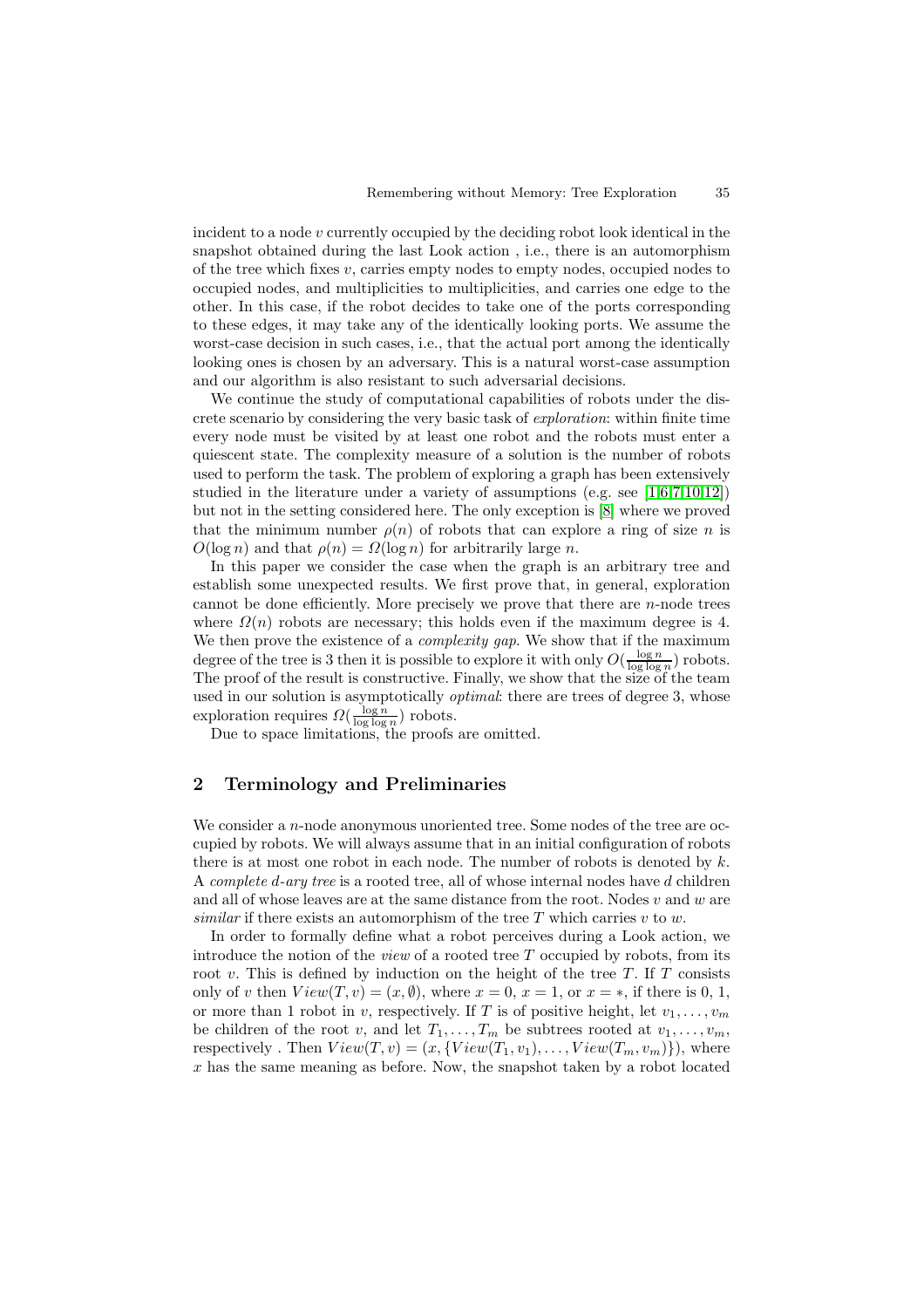at v is simply  $View(T,v)$ . This formalism captures two essential assumptions about the perceptions of robots. First, a robot can distinguish between nodes occupied by 0, 1, or more than 1 robot, but cannot distinguish between numbers larger than 1 of robots located at the same node. Second, subtrees rooted at children of a node are not ordered: this is captured by considering the set of respective views, and not their sequence, in the recursive definition.

Two robots located at nodes v and w are called *equivalent*, if  $View(T, v)$  =  $View(T, w)$ . A node that is not occupied by any robot is called *empty*. When a node is occupied by more than one robot, we say that there is a tower in this node. A robot that is not a part of a tower is called free.

An exploration algorithm is a function whose arguments are views, and whose value for any given view  $View(T, v)$  is either v or the equivalence class of one of its neighbors, with respect to the following equivalence relation  $\sim$ :  $w_1 \sim w_2$  if there exists an automorphism  $f$  of the tree which fixes  $v$ , carries empty nodes to empty nodes, free robots to free robots, towers to towers, and such that  $f(w_1) = w_2$ . Note that  $w_1 \sim w_2$  is equivalent to  $View(T, w_1) = View(T, w_2)$ . If the equivalence class returned by the algorithm for some view has more than one element then the choice of the neighbor in this class to which the robot will actually move, belongs to the adversary. If the value is v, we say that the move of the robot for the given view is the null move.

We say that exploration of a *n*-node tree is possible with  $k$  robots, if there exists an algorithm which, starting from any initial configuration of  $k$  robots without towers, and for any behavior of the adversary controling asynchrony and choices between equivalent neighbors, explores the entire tree and brings all robots to a configuration in which they all remain idle, i.e., there exists a time t after which all nodes are explored and all subsequent moves of robots are null moves. In fact, our negative results hold even for this weak (implicit) stopping condition, and our positive results (algorithms) are valid even with the following stronger (explicit) stopping condition: for any execution of the algorithm, there exists a time t after which all nodes are explored, and each robot knows that no non-null move of any robot (including itself) will ever occur. Obviously, if  $k = n$ , the exploration is already accomplished, hence we always assume that  $k < n$ .

# **3 Exploration of Trees**

In this section we prove that, in general, exploration of  $n$ -node trees might require  $\Omega(n)$  robots (even if the max degree is 4); we prove that, on the other hand, the minimum number of robots sufficient to explore all  $n$ -node trees of maximum degree 3 is  $\Theta(\frac{\log n}{\log \log n})$ .

#### **3.1 Exploration of Arbitrary Trees**

We show that there are arbitrarily large trees of maximum degree 4 whose exploration requires  $\Omega(n)$  robots.

**Theorem 1.** Exploration of a n-node complete 3-ary tree requires  $\Omega(n)$  robots.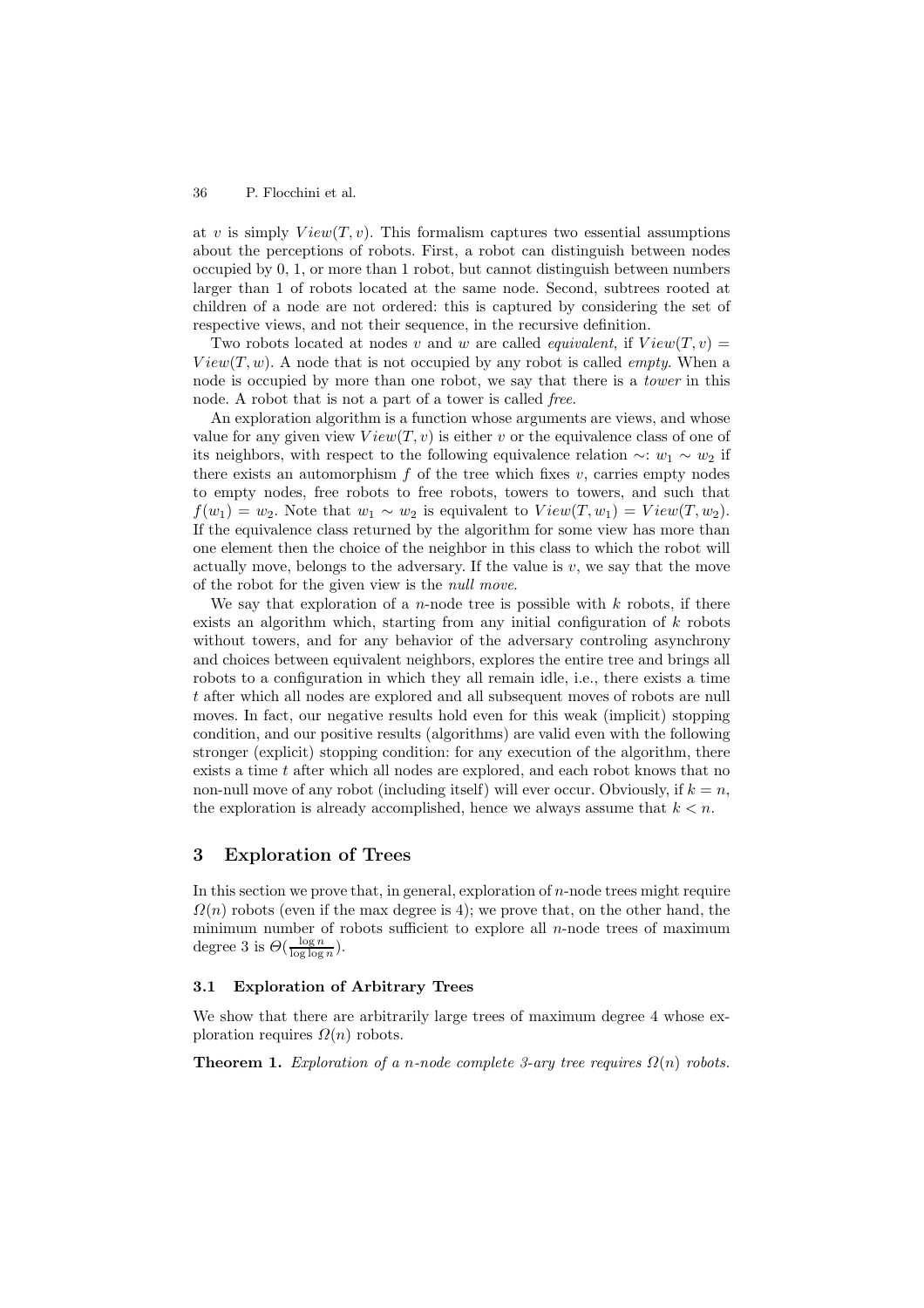#### **3.2 Exploration of Trees of Maximum Degree 3: Upper Bound**

We prove the following upper bound on the size of the team of robots capable to explore all n-node trees of maximum degree 3.

**Main Theorem.** There exists a team of  $O(\frac{\log n}{\log \log n})$  robots that can explore all n-node trees of maximum degree 3, starting from any initial configuration.

This result is proved by showing an exploration algorithm using  $O(\frac{\log n}{\log \log n})$ robots.

**Overview of the Algorithm.** The main idea of the algorithm is the following. The entire tree is partitioned into two or three subtrees, the number of parts depending on the shape of the tree. Parts are explored one after another by a team of three robots that sequentially visit leaves of this part. Since individual robots do not have memory, a specially constructed, dynamic configuration of robots, called the "brain", keeps track of what has been done so far. More precisely, the brain counts the number of already visited leaves and indicates the next leaf to be visited. It is also the brain that requires most of the robots used in the exploration process. The reason why  $\Theta(\log n / \log \log n)$  robots are sufficient for exploration, is that the counting process is efficiently organized. The counting module of the brain consists of disjoint paths of logarithmic lengths, which are appropriately marked by groups of robots of bounded size. Paths are of logarithmic lengths because longer paths cannot be guaranteed to exist in all trees of maximum degree 3. Inside each of these paths a tower moves, indicating a numerical value by its position in the path. The combination of these values yields the current value of the number of visited leaves. Since the number of leaves may be  $\Theta(n)$ , we need a number x of paths, which can produce  $\Theta(n)$ combinations of values, i.e., such that  $(\Theta(\log n))^x = \Theta(n)$ . This is the reason of constructing  $\Theta(\log n / \log \log n)$  paths and thus using  $\Theta(\log n / \log \log n)$  robots. We show how to construct these paths in any tree of maximum degree 3, and how to organize the counting process. The latter is complicated by the asynchronous behavior of the robots. During the switch of the counter from value  $i$ to  $i + 1$  robots move in the paths and a snapshot taken during the transition period shows a "blurred" picture: the old value is already destroyed while the new one is not yet created. This could confuse the robots and disorganize the process. Thus we use two counters acting together. They both indicate value  $i$ , then one of them keeps this value and the other transits to  $i + 1$ . When this is completed, the first counter transits to  $i+1$  and so on. This precaution permits to keep track of the current value during the process of incrementation. During the exploration of one part of the tree, the brain is located in another part and controls exploration remotely. After completing the exploration of one part, the brain is moved to the already explored part in order to let the exploring agents visit the rest of the tree.

There are two main difficulties in our algorithm. The first is to break symmetries that can exist in configurations of robots, in order to let them act independently and reach appropriate target nodes, in particular during the construction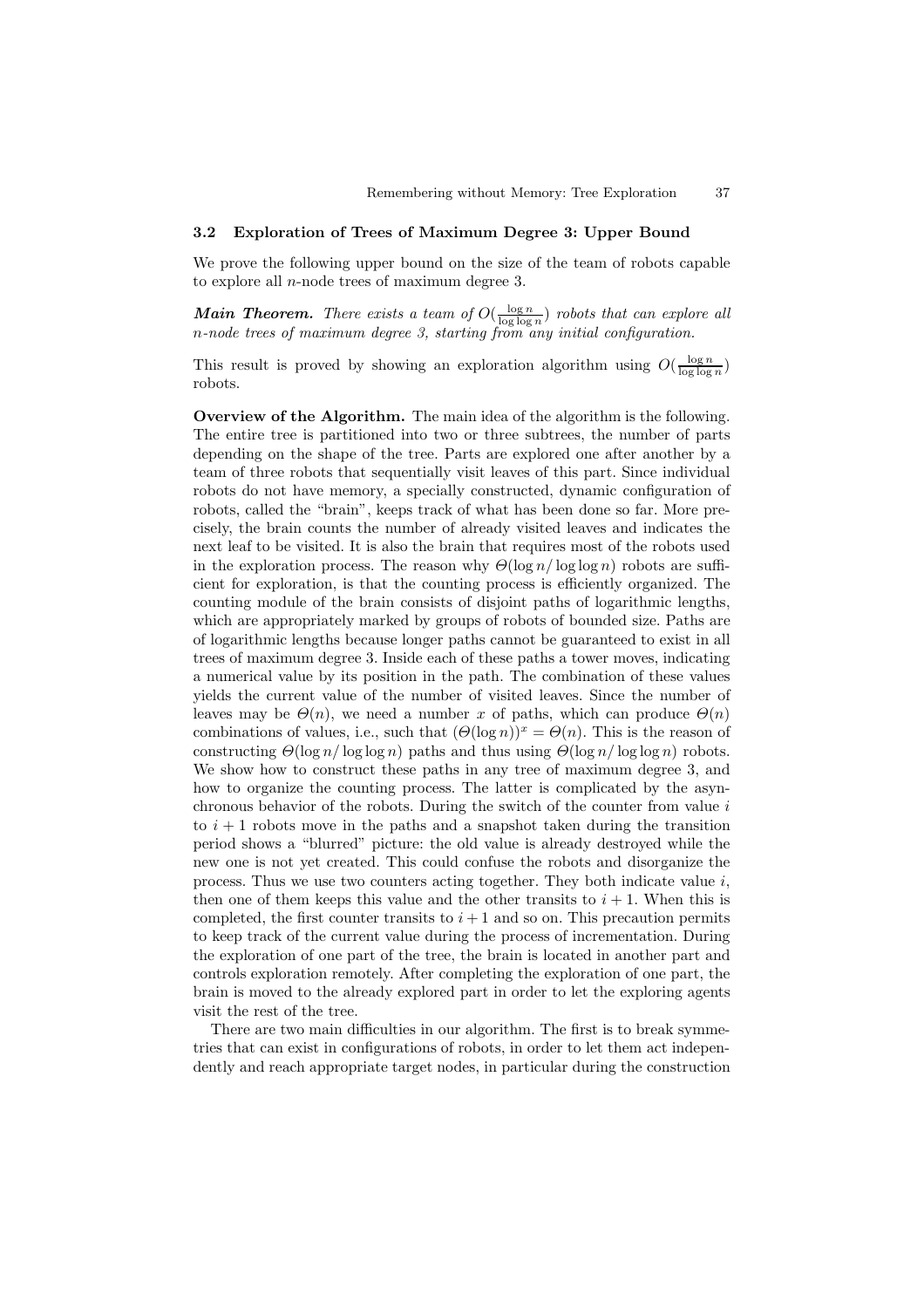of the brain. The second challenge is the construction and relocation of the brain, as well as organizing its proper functioning by coordinating the two counters, regardless of the behavior of the adversary that controls asynchrony.

The algorithm is divided into the following phases. Phase 1 consists in moving all robots down the tree oriented in a specific way, without creating a tower, in order to create a large zone free of robots. When no robot can move further down, a tower is created to mark the end of Phase 1. In Phase 2, robots are moved from one part of the tree and create the brain in another part. If there are local symmetries, a leader is elected and breaks them by relocating to specific nodes of the tree. This is done to let the robots move independently from one part of the tree to another and occupy target positions. As a consequence, one part becomes almost empty, which facilitates its exploration. Phase 2 ends when the brain is at its place, properly initialized, and there remain only a tower and a free robot in the other part, that will explore this part. Phase 3 is the actual exploration of the part not containing the brain (or the larger of the two parts not containing the brain). This is done by visiting its leaves, one similarity class after another. Inside a similarity class, leaves are explored in a DFS manner, the brain keeping track of the progress of exploration. This phase ends when the brain indicates that the exploring robots are at the last leaf of the explored part. In Phase 4 the brain is relocated to the already explored part, and the exploring robots move to one of the unexplored parts. Again, Phase 4 ends when all robots are in their places and the brain is properly reinitialized (with the indication that one part is already explored). Finally, in the remaining phases the rest of the tree is explored, similarly as in Phase 3. There is a mechanism in the algorithm that enables robots to see what is the current phase, in order to avoid circular behavior. This is implemented by a special arrangement of robots, called signal, whose value increments from phase to phase.

**Tools and Basic Properties.** Before giving a detailed description of the algorithm we present some concepts that we will use in this description, and prove their basic properties. Let  $T$  be a n-node tree of maximum degree 3. Consider a team of k robots, where  $c \log n / \log \log n \le k \le 2c \log n / \log \log n$ , for an appropriately chosen constant c, and  $k \equiv 5 \pmod{6}$ . The conditions on the constant c are explicitly given after the description of the algorithm.

#### Pieces

For each internal node  $v$ , consider the number of nodes in each of the subtrees rooted at neighbors of  $v$ , and let  $n_v$  be the maximum of these numbers. It is well known that either there exists exactly one node v for which  $n_v \leq (n-1)/2$ (the centroid), or there is exactly one edge  $\{v, w\}$ , for which  $n_v = n_w = n/2$ (the bicentroid). In each case we consider the oriented tree from the centroid or bicentroid down to the leaves. We will say that the tree is rooted in the centroid or bicentroid and use the usual notions of parent and children of a node.

Next we define the subtrees of  $T$ , called its *pieces*. If  $T$  has a centroid of degree 2 then there are two pieces  $T_1$  and  $T_2$  which are rooted at children of the centroid. If T has a centroid of degree 3 then there are three pieces  $T_1$ ,  $T_2$  and  $T_3$  which are rooted at children of the centroid. Finally, if T has a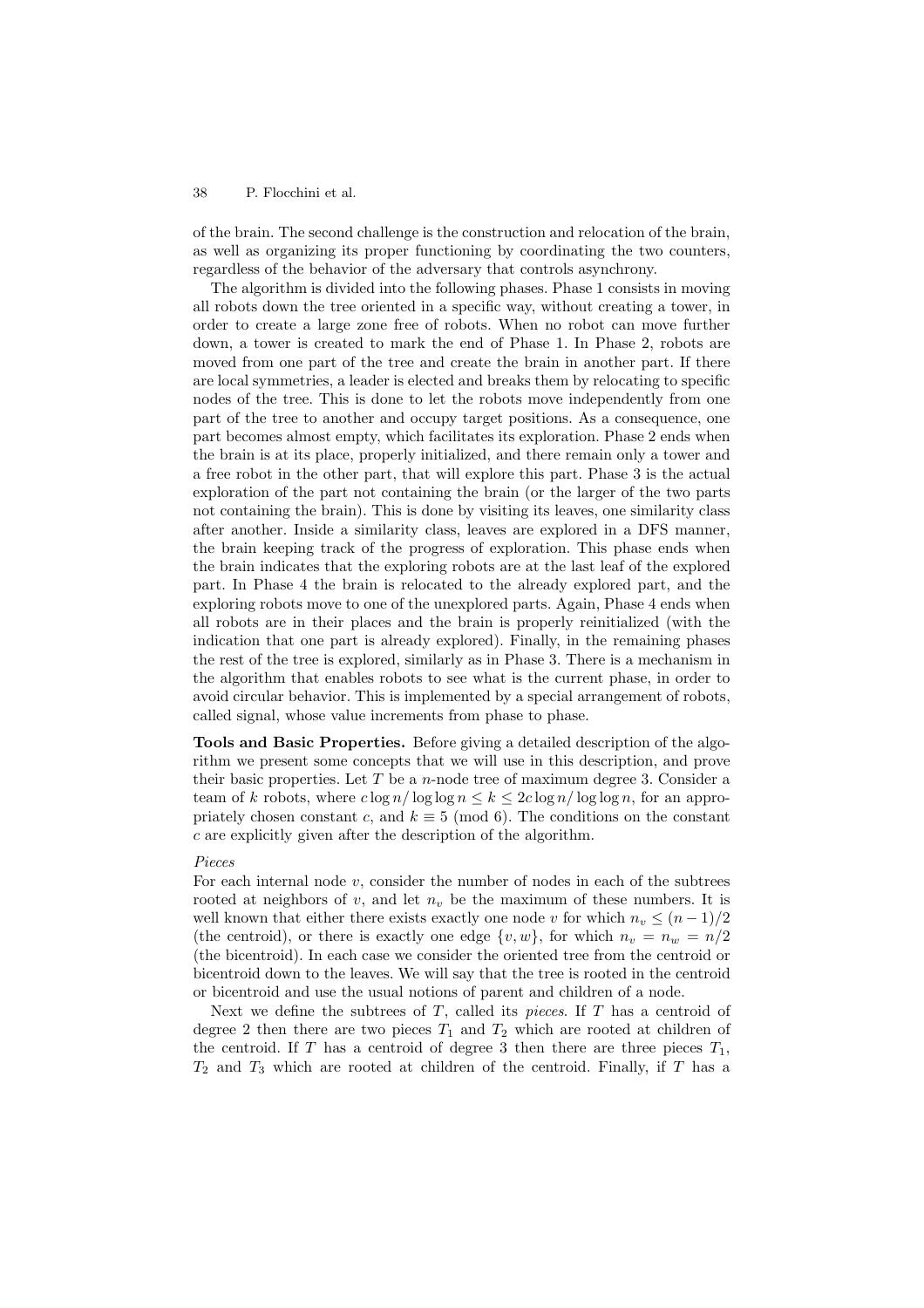bicentroid then there are two pieces  $T_1$  and  $T_2$  which are rooted at nodes of the bicentroid. Without loss of generality we assume that sizes of  $T_1$ ,  $T_2$  and  $T_3$  are non-increasing. Hence  $(n-1)/3 \leq |T_1| \leq n/2$  and  $n/4 \leq |T_2| \leq n/2$ . For every piece, we define its weight as the number of robots located in it. Thus we talk about the heaviest piece, a heavier piece, etc. A piece  $T_i$  is called *unique* if there is no other piece whose root has the same view as the root of  $T_i$ .

#### Core Zone

A node in a piece is a core node, if the size of the subtree rooted at this node is larger than the size  $k$  of the entire team of robots. The set of core nodes in a piece is called the core zone of the piece.

<span id="page-6-0"></span>**Lemma 1.** In any rooted tree of size x and such that every internal node has at most two children, the size of the core zone is at least  $\frac{x+1}{k+1} - 1$ .

Since the size of any of the two largest pieces is at least  $n/4$ , Lemma [1](#page-6-0) implies that the size of the core zone of any of these pieces is at least  $\frac{n \log \log n}{10c \log n}$ .

## Descending Paths

The basic component of the brain is a *descending path*. This is a simple path in a piece  $Q$ , whose one extremity is its node closest to the root of  $Q$ . It will be called the beginning of the path. The other extremity will be called its end. The size of such a path is the number of its nodes. We need sufficiently many pairwise disjoint descending paths, each sufficiently long, for all parts of the brain. The construction is a part of the proof of the following lemma.

<span id="page-6-1"></span>Lemma 2. For any sufficiently large m, every tree of maximum degree 3 and of size m contains at least  $\log^2 m$  pairwise disjoint descending paths of size at least  $rac{1}{4} \log m$ .

The core zone is a tree of maximum degree 3, rooted in the root of the piece and has size  $m \ge \frac{n \log \log n}{10c \log n}$ . Hence, for sufficiently large n, Lemma [2](#page-6-1) guarantees the existence of at least  $\log^2 m \ge \log n \ge 5 \log n / \log \log n$  pairwise disjoint descending paths of size at least  $\frac{1}{4} \log m \ge \frac{1}{8} \log n$  in any of the two largest pieces.

# Modules of the Brain

The brain consists of four parts: two counters, the semaphore and the garbage. Descending paths forming these parts will be situated in the core zone of a piece, each of the paths at distance at least 3 from the others, in order to allow correct pairing of beginnings and ends.

We now describe the structure of a counter. This is a collection of  $q \in$  $\Theta(\frac{\log n}{\log \log n})$  pairwise disjoint descending paths, of sizes  $L + 1, L + 2, \ldots L + q$ , where  $\bar{L} \in \Theta(\log n)$ . We take paths of different lengths in order to easily distinguish them. Nodes of the *i*th path are numbered 1 to  $L+i$  (where 1 corresponds to the beginning). Two towers will be placed in the first and third nodes of each path, thus marking its beginning. Similarly, three towers will be placed at the end of each path, separated by empty nodes, thus marking its end. Moreover there will be two or three robots moving from node 7 to node  $L - 8$  of each path. If these robots are located in the same node (thus forming a tower), their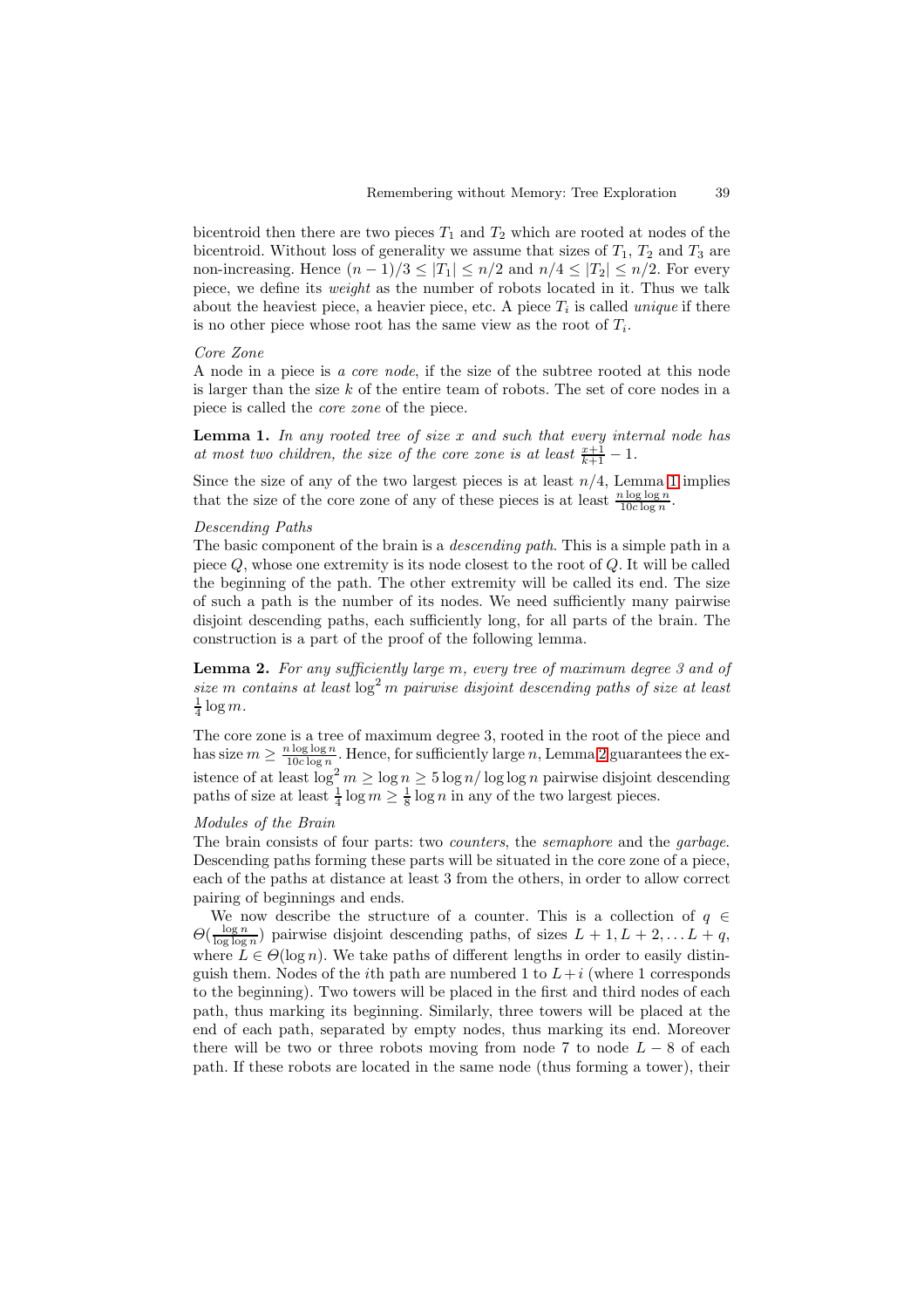position codes a numerical value. By combining these values on all paths, we obtain the value of the counter. Since on each path there are  $L - 14$  available positions, the value of the counter is the resulting integer written in base  $L-14$ .

Let  $q = \lceil 2 \log n / \log \log n \rceil$  and  $L_1 = \frac{1}{10} \log n$ . Take q of the descending paths described in the proof of Lemma [2](#page-6-1) (chosen in an arbitrary deterministic way, identical for all robots, and excluding  $p_1$ ), and in the *i*th path, where  $1 \leq i \leq q$ , take the lower part of size  $L_1 + i$ . These will be the descending paths of the first counter. Similarly, let  $L_2 = L_1 + q + 1$ . Take a set of q descending paths, other than those used for the first counter and other than  $p_1$ . In the *i*th path, where  $1 \leq i \leq q$ , take the lower part of size  $L_2 + i$ . These will be the descending paths of the second counter.

Another module of the brain is the semaphore consisting of two of the de-scending paths constructed in the proof of Lemma [2](#page-6-1) (again excluding  $p_1$ ). In each of these paths take the lower part of distinct constant sizes. The beginning and end of each path is marked similarly as in the counter. Likewise, there are two or three robots moving in each of these paths, their possible locations restricted to node 7 and 8 in each path. In each path, if these robots are located in the same node (thus forming a tower), they code one bit. Thus the semaphore has 4 possible values 00, 01, 11, 10.

Finally, the garbage is the first descending path  $p_1$  constructed in the proof of Lemma [2.](#page-6-1) This path has the property that its beginning is at the root of the piece. This path has length at least  $\frac{1}{8} \log n$ , and thus larger than the total number of robots, for sufficiently large n. The role of the garbage is to store all robots of the brain not used for the counters and the semaphore. The garbage is filled by putting a tower or a robot every 5 nodes in the path, until all robots are disposed. Therefore the end of the path is marked similarly as for paths in the counter and the semaphore, but the beginning is left unmarked.

## Ordering of Robots

We first define a total order  $\sqsubset$  on the set of all views. Let  $V = View(T, v)$ and  $V' = View(T', v')$ . If the height of T is smaller than the height of T' then  $V \subset V'$ . Otherwise, if the height of both trees is 0 then  $(x, \emptyset) \subset (x', \emptyset)$ , if  $x \leq x'$ , where  $0 < 1 < *$ . If the height of both trees is positive, the order of views is the lexicographic order on the sequences  $(x, View(T_1, v_1), \ldots, View(T_m, v_m)),$ where views at children are ordered increasingly by induction.

We now define the following total preorder  $\leq$  on the robots in the rooted tree T. Let  $\mathcal{R}_1$  and  $\mathcal{R}_2$  be two robots located at nodes  $v_1, v_2$ , at distances  $d_1$ and  $d_2$  from the root. (In the case of the bicentroid, we consider the distance to its closer extremity.) We let  $\mathcal{R}_1 \leq \mathcal{R}_2$ , if and only if,  $d_1 < d_2$ , or  $d_1 = d_2 \wedge d_2$  $View(T, v_1) \subset View(T, v_2)$ . Note that the equivalence relation induced by this preorder is exactly the equivalence between robots defined previously. We say that a robot is larger (smaller) than another one meaning the preorder  $\leq$ . A robot not equivalent to any other is called *solitaire*.

#### <span id="page-7-0"></span>**Lemma 3.** The number of equivalent robots in any piece is either 1 or even.

It follows from Lemma [3](#page-7-0) that any unique piece with an odd weight must contain a solitaire.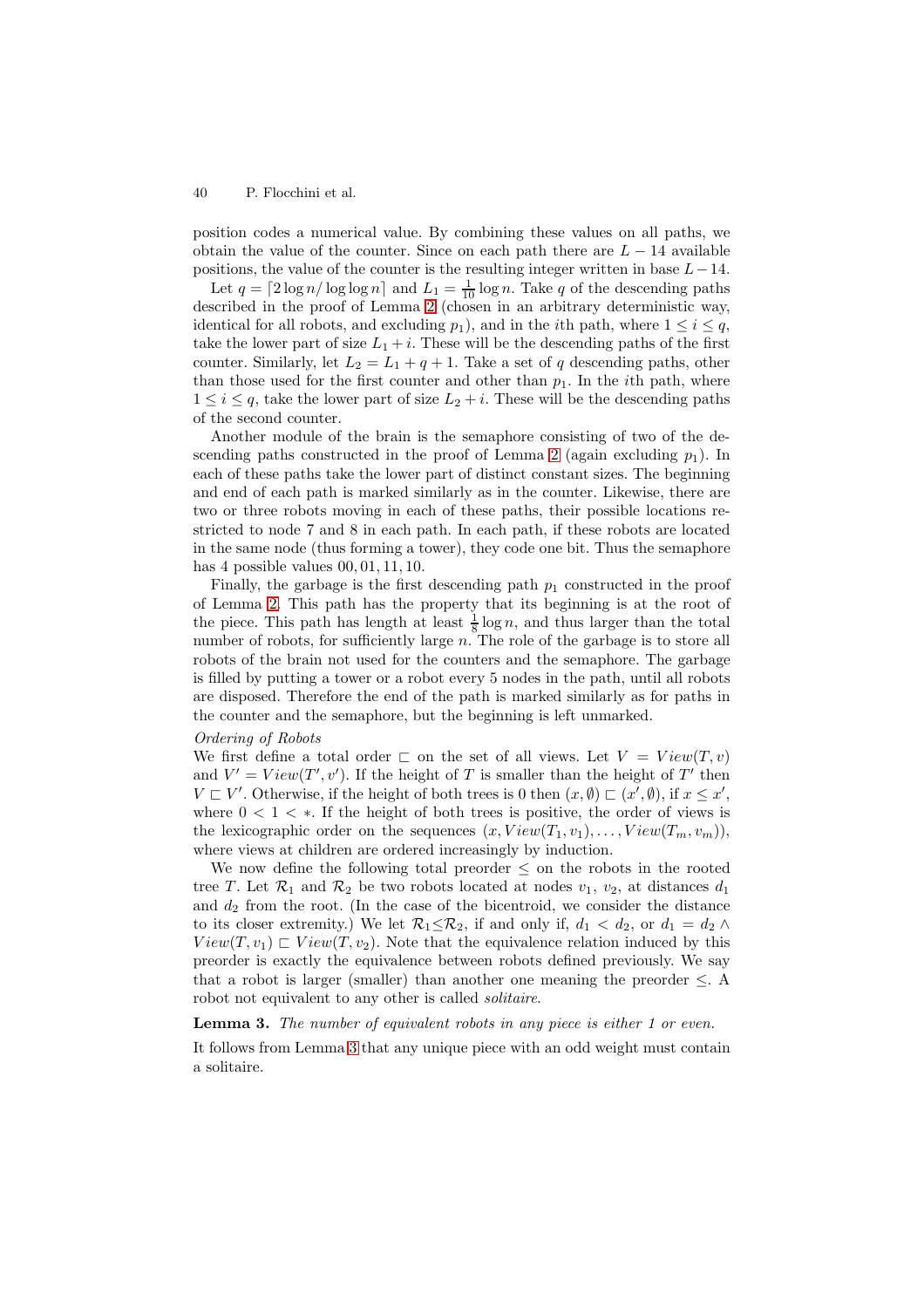#### **Description of Algorithm Tree-exploration**

**Phase 1.** There is no tower in the snapshot.

Goal: Empty the core zones of all pieces and create one tower in one piece.

We first free the core zones by moving every robot to an empty child, as long as such a child exists, except for up to two robots that may move from one piece to another. As described below, these exceptional robots are solitaires. The objective here is to have a unique heaviest piece with the additional property that it is either of odd weight or completely occupied by robots (i.e. every node of the piece is occupied by a robot). This is always possible because  $k \equiv 5 \pmod{6}$ . Indeed, if there are two heaviest pieces, then there must exist a third piece of odd weight, and thus a solitaire of this piece (whose existence is guaranteed by Lemma [3\)](#page-7-0) can move to one of the heaviest pieces, thus breaking the tie. If there is a unique heaviest piece, but of even weight and not completely occupied by robots, then there must exist another piece of odd weight, and thus a solitaire of this piece (whose existence, again, is guaranteed by Lemma [3\)](#page-7-0) can move to the heaviest piece. Note that the case of three heaviest pieces is impossible because  $k$  is not divisible by 3.

As soon as the required properties hold in a piece  $P$  and the core zones are empty (except for possibly one robot in the core zone of  $P$ ), a tower is created outside the core zone of P by moving a solitaire to an occupied node in such a way that at least half the robots in  $P$ , including a solitaire, are located outside the subtree rooted at the tower. The latter precaution is taken to have enough robots to form and subsequently move towers in Phase 2 using the solitaire. The way this is done will be described in the sequel.

Phase 1 has been clearly identified by the absence of towers in the snapshot. Such an easy characterization is not available in the subsequent phases, hence we use a gadget called signal to identify them. A signal is a largest set of at least 4 towers situated on a descending path inside a piece, such that consecutive towers are separated by two empty nodes. The value of a signal is  $x - 1$ , where x is the number of towers in it. This value will indicate the number of the current phase.

**Phase 2.** There is at least one tower and no signal in the snapshot.

In this phase piece  $P$  can be recognized as the unique piece where there is a tower outside the core zone and  $Q$  as the largest among pieces other than  $P$  (in the case of a tie  $Q$  is any piece with robots in the core zone.) Notice that, at the beginning of Phase 2, the core zone of Q does not contain any robots. Hence there is room in it for the brain.

Goal: Construct and initialize the brain in the core zone of piece Q, prepare the other pieces for exploration, and create the signal.

Stage 1. Goal: Move robots from  $P$  in order to construct the brain in  $Q$  and prepare P for exploration.

We now describe the way to form towers in  $P$  and move them to appropriate places in the descending paths forming the brain in Q. Robots migrate from piece P to piece Q, one or two robots at a time. The next robot or pair of robots starts its trip from  $P$  to  $Q$  only after the previous one is at its place. The aim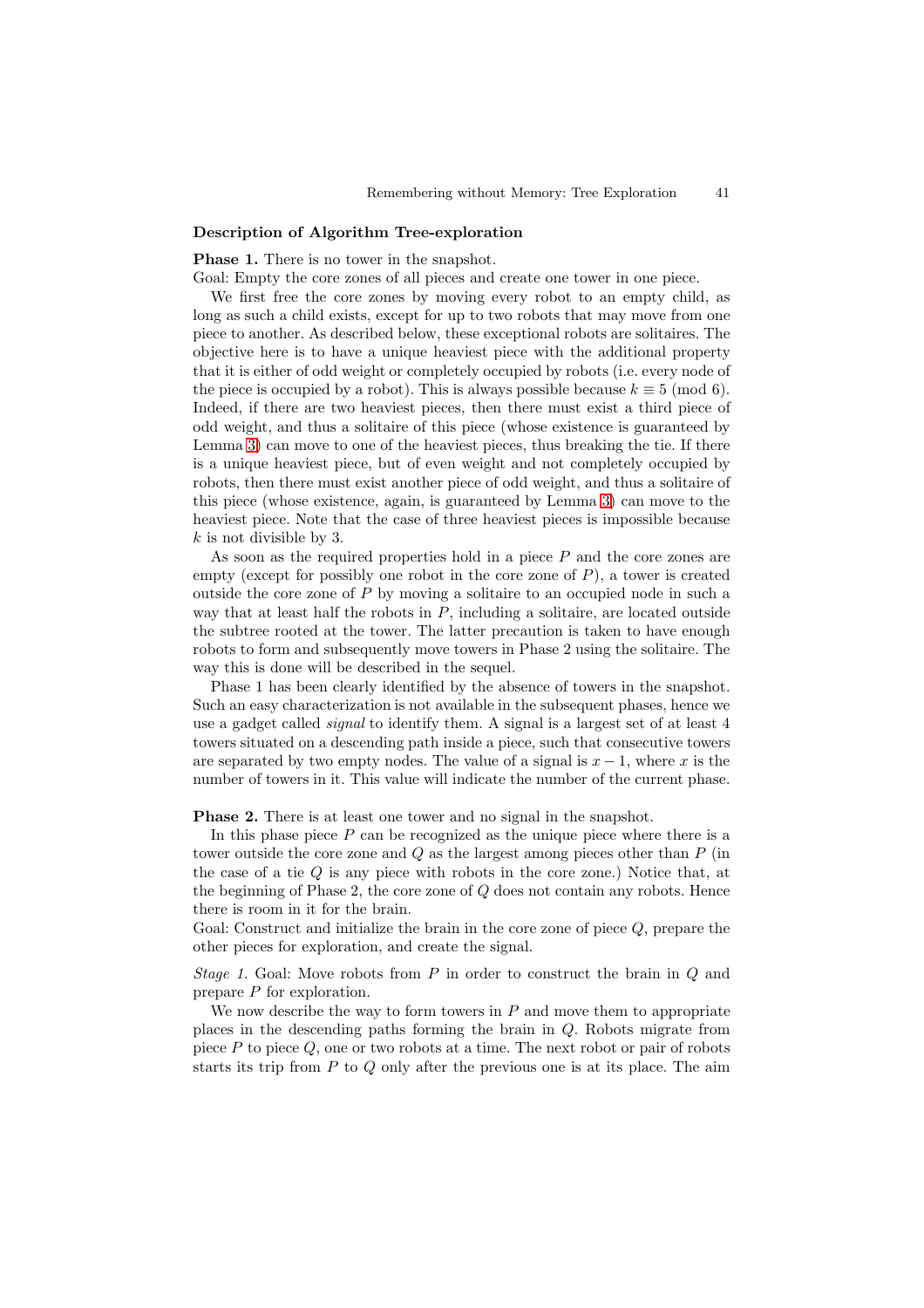is to occupy target nodes by towers. Nodes in descending paths are filled one path after another in a DFS post-order of beginnings of the paths. Thus a tower occupies a node  $v$  only after all robots in the subtree rooted at  $v$  are in their target positions. This rule applies to all descending paths of the brain, except the garbage. The latter is constructed at the end, after all other parts of the brain are completed. This is possible because the descending path containing the garbage starts at the root of the piece (path  $p_1$  described in the proof of Lemma [2\)](#page-6-1). The above migration of towers is done until there remains only a single tower and a solitaire in  $P$ . This prepares  $P$  for exploration.

There are two difficulties in performing this migration, both due to symmetries in configurations of robots. The first difficulty is to form towers consisting of only two robots in  $P$  and the other is to place such a tower in a specific target node in Q. (We want to restrict the size of towers in order to be able to create many of them using the available robots).

The essence of the first difficulty is that equivalence classes of robots can be large and thus it may be difficult to form a single small tower. (For example, if all robots in a piece are equivalent and occupy the same level, a single small tower cannot be formed without outside help.) We solve this problem by using a solitaire to break symmetry between two equivalent robots. More precisely, the solitaire moves to meet one of the equivalent robots thus creating a tower of two robots. At the same time the other equivalent robot becomes a solitaire.

The essence of the second difficulty is that if there are at least two equivalent target positions that a tower could occupy, the adversary could break the tower at the time when the tower tries to go down from the least common ancestor of these target nodes, sending each of the robots forming the tower to a different target node. We solve this problem by using a solitaire to first break the symmetry between these target positions. This solitaire, called the guide of the tower, is placed in one of these positions, thus indicating that the tower should go to the closest of the equivalent positions. As soon as the tower reaches its target, the solitaire is again available to break other symmetries, either those encountered when forming towers in  $P$  or when placing them in  $Q$ .

Stage 1 ends with the brain constructed in the core zone of piece Q. Moreover, in piece  $P$  there remain only a single tower and a robot without towers in its ancestors.

## Stage 2. Goal: Empty the third piece  $P'$  (other than P and Q), if it exists.

This is done as follows. A largest robot of  $P'$ , not in the root of  $P'$  (either a free robot or in a tower) goes to its parent. When there are no robots outside the root, the robots from the root of  $P'$  go to the garbage in  $Q$ . This way of merging all robots of  $P'$  at the root of this piece prevents accidental creation of a signal. Stage 2 ends when the ending condition of Stage 1 holds and piece  $P'$ , if it exists, is empty.

## Stage 3. Goal: Create the signal.

The signal is created at the bottom of the garbage (without considering towers marking its end). Towers descend in the garbage one at a time, until two sequences consisting of 4 towers, each at distance 3 from the preceding one, are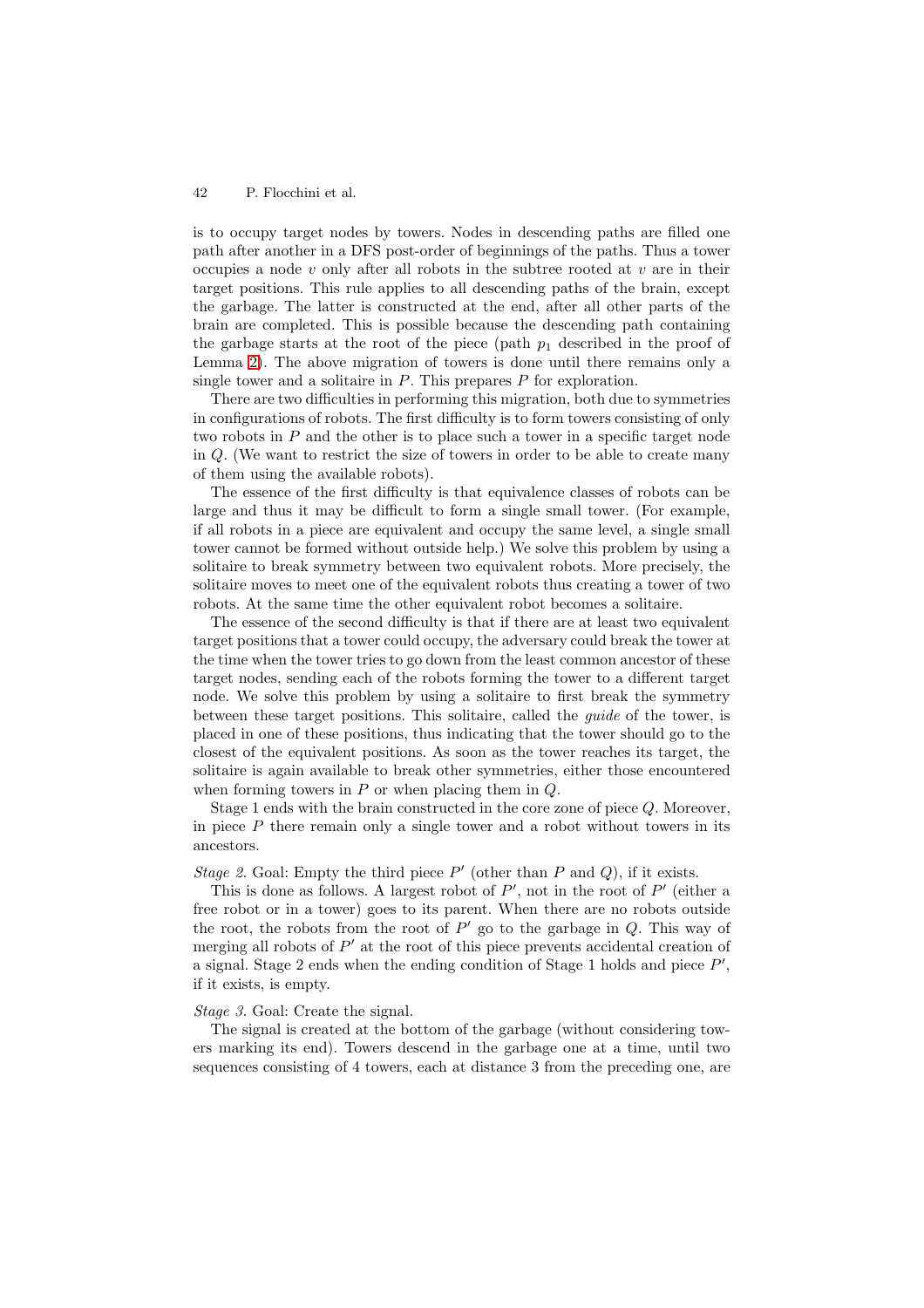created. These two sequences are separated by 5 empty nodes. Since there is no longer sequence of this type in the entire tree, the value of the newly created signal is 3. This completes Stage 3 and the entire Phase 2. (Note that we use two sequences forming a signal, rather than just one, in order to be able to move one of these sequences later on, without destroying the value of the signal. In fact we also need to leave two additional towers between these sequences, in order to update the value of signal from 3 to 4, when passing to Phase 4.)

From now on all towers in the entire tree are separated by at least one empty node. Hence if a tower moves and the adversary breaks it by holding back some of the robots of the tower, this can be recognized in subsequent snapshots and the moving tower can be reconstructed. Note that from now on we need not specify the existence of a tower in the snapshot, since the signal contains towers.

#### **Phase 3.** The value of signal is 3.

Goal: Explore  $P''$ : the largest of the pieces other than Q. (We explore this piece first to be able to relocate the brain into it in Phase 4: the other piece could be too small.)

At the beginning of Phase 3 both counters indicate value 0. Piece  $P''$  will be explored by the free robot and the tower that are currently outside Q. They will be called exploring robot and exploring tower, respectively. These two entities explore leaves of  $P''$  one similarity class after another in increasing order, induced by any total preorder of the nodes, with the following property: the equivalence classes induced by this preorder are the previously defined similarity classes. The entities move only if both counters indicate the same value  $i$ . Suppose that the j<sup>th</sup> class has size  $s_i$ . Let r be such that  $i = s_1 + \cdots + s_d + r$ , with  $r \leq s_{d+1}$ . Hence the brain indicates that the next leaf to be explored is the rth leaf in the  $(d+1)$ st class. If  $r = 1$ , the exploring robot goes to any leaf of the  $(d+1)$ st class. Otherwise, consider two cases. If r is even then let u be the leaf where the exploring robot is located. In this case the exploring tower goes to the (unique) closest leaf in the same similarity class. If  $r$  is odd then let  $v$  be the leaf where the exploring tower is located. In this case the exploring robot goes to the leaf w determined as follows. Let  $j$  be the length of the longest sequence of 1's counted from the right (least significant bit) of the binary expansion of the integer  $(r-3)/2$ . Order all leaves of the similarity class of v in any non-decreasing order of distances from v. The leaf w is the  $2^{j+1}$ th node in this order. Notice that  $w$  is the closest leaf from  $v$  not yet explored.

Incrementing values of both counters from  $i$  to  $i+1$  and moving the exploring robots according to those increments are complex actions involving relocation of many robots. Due to asynchrony, snapshots can be taken during these complex actions, potentially disorganizing the process. To ensure correct exploration, we artificially synchronize these actions using the semaphore. Its values change in the cycle  $00, 01, 11, 10, 00, \ldots$ . Note that the changes of values of the semaphore do not need additional synchronization, as each change involves a move of only one robot or tower. In the case of a move of a tower, the adversary can split the tower by delaying some of its robots and moving others, hence the value of the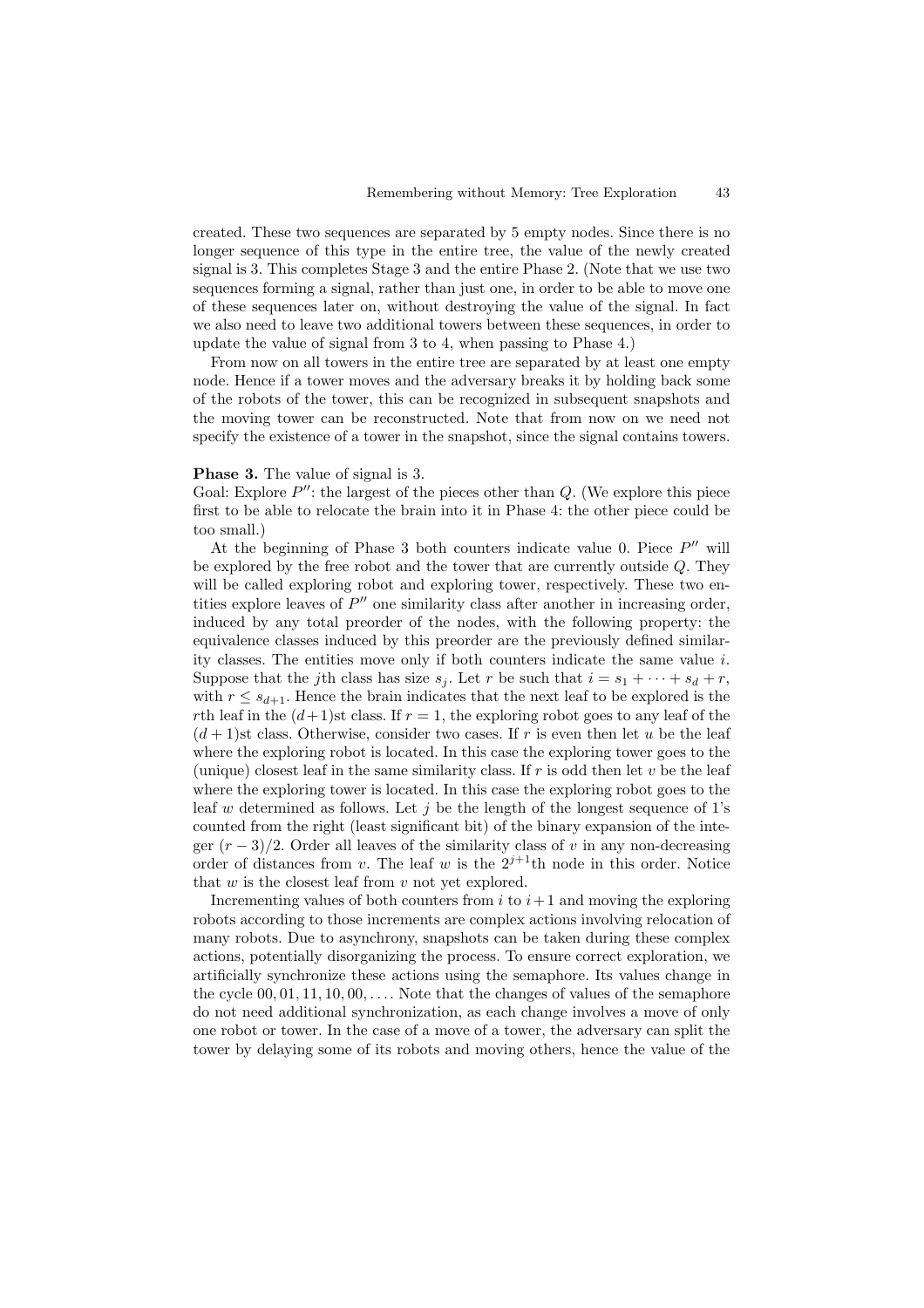corresponding bit is unclear and robots must decide which value should be set. Nevertheless this is never ambiguous: for example, if the value of the first bit is 0 and the second is unclear, it must be set to 1 because, when the first bit is 0, the only possible change of the second bit is from 0 to 1. Other cases are similar.

At the beginning of Phase 3 the semaphore is at 00. This indicates that the first counter has to modify its value to  $i + 1$ , where i is the current value of the second counter. When this is done, the value of the semaphore changes to 01. This indicates that the second counter has to modify its value to the current value of the first counter. When this is done, the value of the semaphore changes to 11. This indicates that the exploring robot or the exploring tower (depending on the parity of the value shown by the counters) has to move to the neighbor of the leaf it occupies. When this is done, the value of the semaphore changes to 10. This indicates that the exploring entity which is in an internal node (i.e., the one that has just moved) has to move to the leaf indicated by the value of both counters, as explained above. When this is done, the value of the semaphore changes to 00.

Phase 3 is completed when the semaphore has value 11 and both counters have value  $f + 1$ , where f is the number of leaves in piece  $P''$ . At this time the value of signal is changed from 3 to 4 (by moving an additional tower down the garbage), thus marking the end of this phase. Note that, when both counters have value  $f + 1$ , all leaves of P'' are explored. There are two cases. If  $P'' = P$ then at least one path between the root and a leaf of  $P''$  has been explored when P was evacuated. Otherwise, at least one path between the root and a leaf of  $P''$  has been explored when the exploring solitaire came from P to explore  $P''$ . Hence in both cases all leaves and at least one path between the root and a leaf have been explored. Since by the description of the exploration the explored part of  $P''$  is connected, this implies that the entire piece has been explored.

#### **Phase 4.** The value of signal is 4.

Goal: Relocate the brain from  $Q$  to  $P''$  (except when there are only two pieces and  $Q$  has few leaves, in which case exploration of  $Q$  is done immediately: see Subcase 2.2).

While the brain is relocated to  $P''$ , piece  $Q$  is emptied and thus ready to be explored. Piece Q is emptied in reverse order of its filling in Phase 2, i.e., robots that came last to Q leave it first. We will need the exploring solitaire and tower in piece Q in order to perform exploration during Phase 5. Hence while towers forming the old brain move from  $Q$  to  $P''$ , the solitaire and the exploring tower move in the opposite direction. This creates a problem when the tree has a long path of nodes of degree two, between the old brain and piece  $P''$ : there is no room to cross on this path. Hence for this class of trees we will use a particular technique. Consider two cases.

Case 1. There exist nodes v and w outside  $P''$  such that the path from the root of  $P''$  to each of them does not contain robots and there exists a path from a tower in Q to the root of  $P''$  not containing robots and not containing v or w.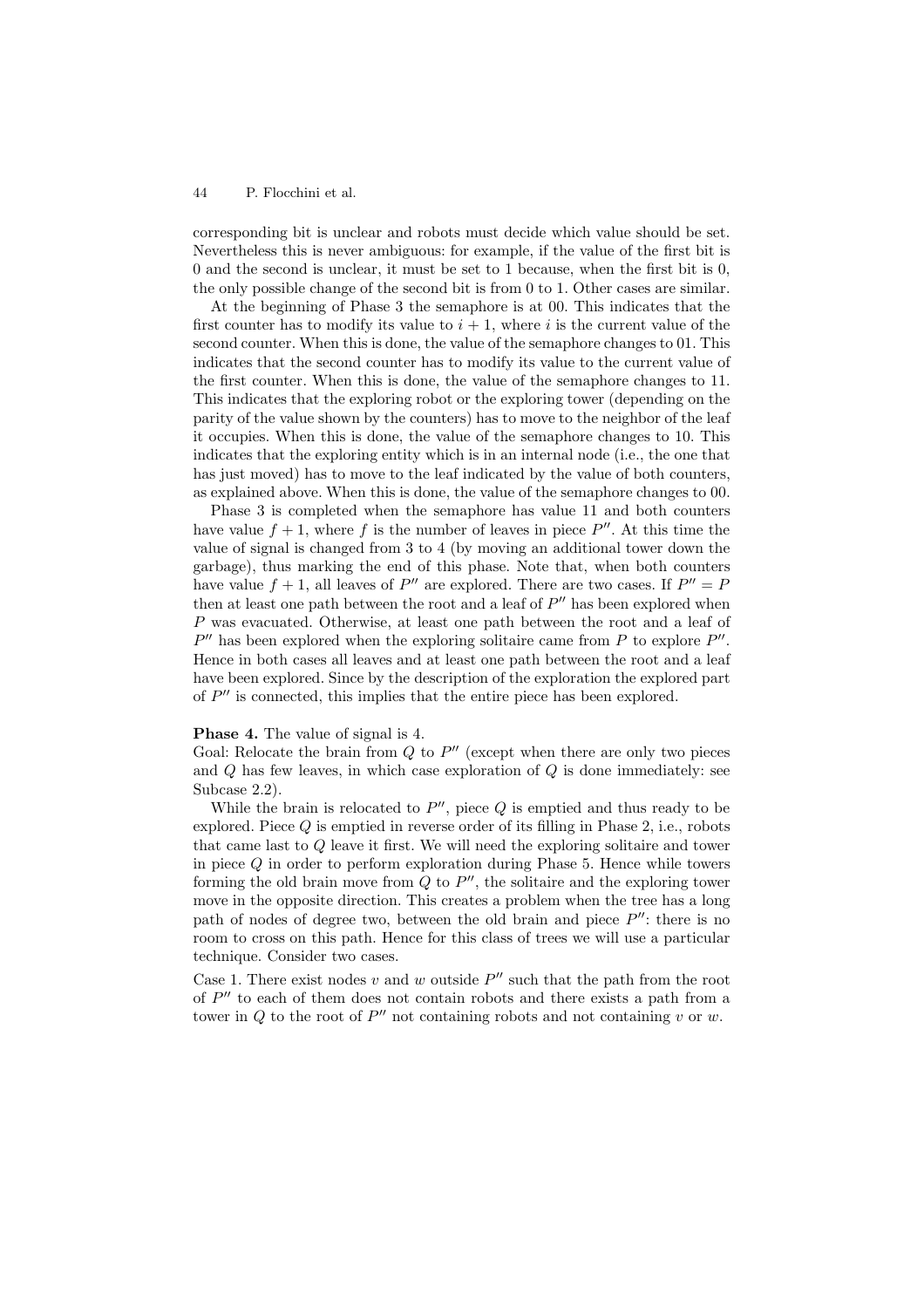In this case there is no crossing problem. The solitaire and the exploring tower from  $Q$  can hide in  $v$  and  $w$  to let the towers from  $Q$  (that formed the old brain) move to  $P''$ .

Case 2. There are no nodes  $v$  and  $w$  as described in Case 1.

Let M be the largest integer such that  $10c \log M / \log \log M \ge \log M$ .

– Subcase 2.1. The number of leaves in piece  $Q$  is larger than  $M$ .

Since any tree of maximum degree 3 containing  $f$  leaves has height at least  $\log f$ , the condition on integer M implies that there exists a descending path in  $Q$ , with beginning  $u$ , satisfying the following properties:

 $(1)$  it is able to store all towers needed to explore  $Q$ , leaving distance 4 between consecutive towers. (We leave distance 4 not to confuse the sequence of towers with a signal.)

 $(2)$  there exist two leaves outside the tree rooted at u.

All towers from Q are moved to the above descending path leaving 3 empty nodes between consecutive towers, with the following exception. When moving the first five towers, the value of the signal is recreated using these towers. This is done before moving the second sequence of the signal created in Phase 2. After moving  $2c \log M / \log \log M$  towers, all additional towers from this path are collapsed to one tower. After this compacting the condition of Case 1 holds because of property (2).

– Subcase 2.2. The number of leaves in piece  $Q$  is at most  $M$ .

In this case there are so few leaves that we can explore all of them without using a brain. First we recreate the signal in  $P$  with value 4, to record the phase number. Then all robots from  $Q$  go to the leaves. When all leaves are occupied, all robots go towards the root of  $Q$  forming a tower in this root, thus exploring the remaining nodes of  $Q$ . At this point the algorithm stops (explicit stopping condition).

Thus, after a finite number of moves in Case 2, either the exploration is completed (Subcase 2.2) or the algorithm transits to Case 1. From now on we suppose that the condition of Case 1 holds.

We continue Phase 4 by creating a signal with value 4 in piece  $P''$ . This is done by moving towers from the top of the garbage in  $Q$  and placing them outside the core zone in  $P''$ . The path forming the signal is of bounded length and thus there is enough space outside the core zone to place it. Moreover we place three additional towers in this path to be able to subsequently increase the value of the signal up to 7. After this is done we create the new brain in  $P''$ , similarly as in Phase 2. In particular, we use the solitaire as a guide to direct the towers coming from  $\overline{Q}$  to their target positions. Note that all towers and robots in the core zone of Q are alone in their equivalence classes and thus there is no need to break symmetries using solitaires. When the counters and the semaphore of the new brain are created in  $P''$ , all robots from  $Q$ , except the exploring tower and solitaire are moved to the garbage of the new brain. Note that all the above actions are possible, since the solitaire and towers are able to move between pieces  $Q$  and  $P''$  without crossing problems.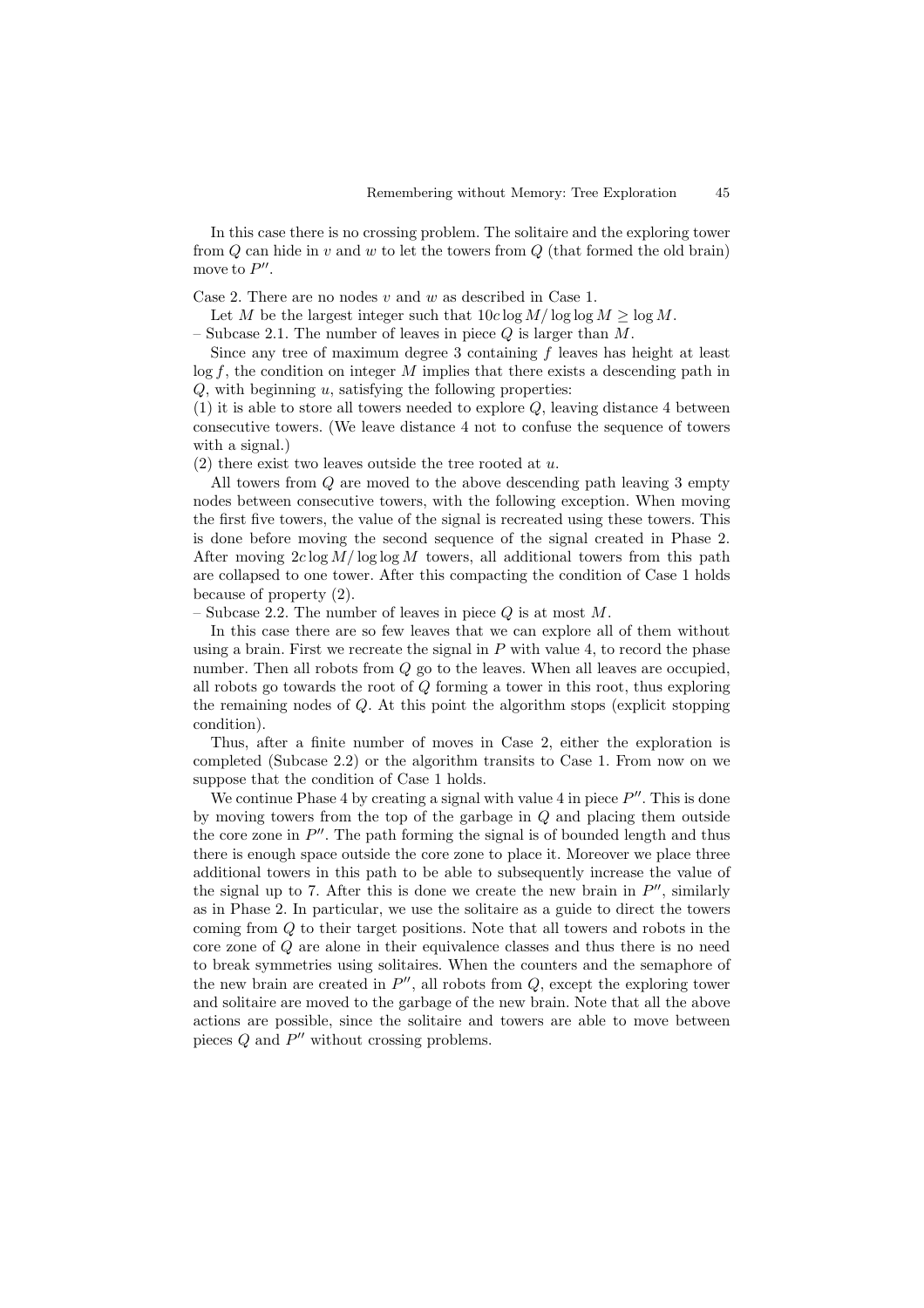When there is only the exploring tower and solitaire in  $Q$ , the value of signal in  $P''$  is incremented to 5. This ends Phase 4.

## **Phase 5.** The value of signal is 5.

Goal: Explore piece Q and stop if there are only two pieces.

We proceed exactly as in Phase 3, this time exploring piece  $Q$  instead of  $P''$ . When the brain indicates that all leaves are explored, two situations are possible. If there are only two pieces in the tree, all nodes are already explored and the algorithm stops (explicit stopping condition). If there are three pieces, the value of signal is incremented to 6. This ends Phase 5.

## **Phase 6.** The value of signal is 6.

Goal: Reinitialize the brain and relocate the exploring solitaire to the unexplored piece.

Both counters in the brain are reset to 0, the semaphore is reset to 00. The exploring solitaire moves to the root of the unexplored piece. The value of signal is incremented to 7. This ends Phase 6.

# **Phase 7.** The value of signal is 7.

Goal: Explore the last piece and stop.

The piece containing only a solitaire is explored (using this solitaire and the tower from Q). This is done again as in Phase 3. When the brain indicates that all leaves are explored, exploration is completed and the algorithm stops (explicit stopping condition).

It remains to give the conditions on the constant  $c$  such that the number  $k$  of robots satisfies  $c \log n / \log \log n \leq k \leq 2c \log n / \log \log n$ . The constant c should be chosen so that there are sufficiently many robots to form the brain (including the markers of descending paths' extremities) and the exploring team. Note that if there are three pieces in the tree, and robots are initially equally divided among them, only  $k/3$  robots will be used.

## **3.3 Exploration of Trees of Maximum Degree 3: Lower Bound**

We now prove a lower bound on the number of robots necessary for exploration of complete binary trees, that matches the upper bound given by Algorithm Tree-exploration.

**Theorem 2.**  $\Omega(\frac{\log n}{\log \log n})$  robots are required to explore n-node complete binary trees.

# **4 Concluding Remarks and Open Problems**

A natural next research step would be the investigation of the exploration problem when the visibility of the robots is limited, e.g., to the immediate neighborhood. Notice that, in this case, exploration is not generally possible. Hence a limited visibility scenario could only work for some subset of initial configurations. Another line of research would be to equip robots with very small (e.g.,